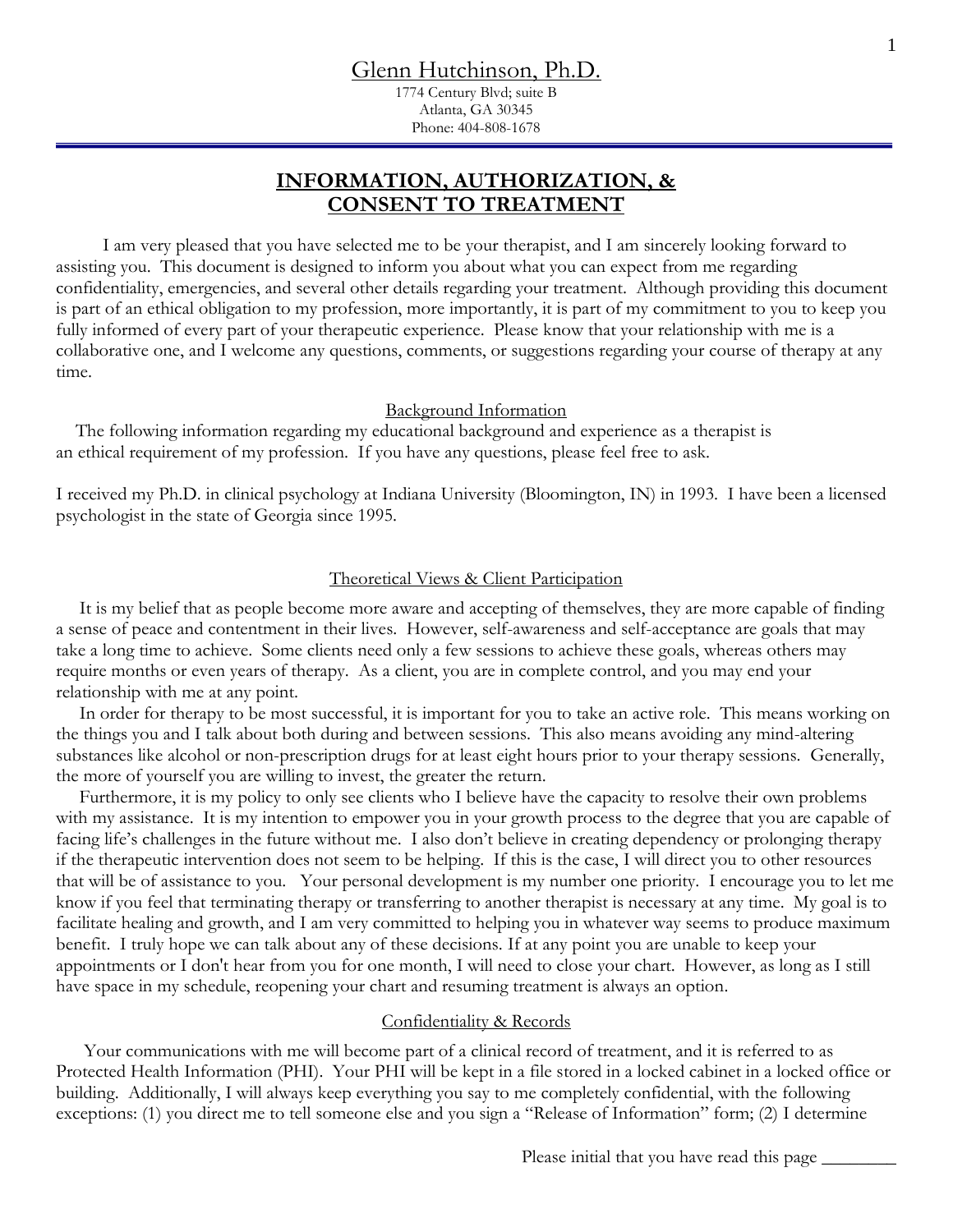that you are a danger to yourself or to others; (3) you report information about the abuse of a child, an elderly person, or a disabled individual who may require protection (Creating or even viewing child pornography may be considered abuse of children, and I may have to report such activity.); or (4) I am ordered by a judge to disclose information. In the latter case, my license does provide me with the ability to uphold what is legally termed "privileged communication." Privileged communication is your right as a client to have a confidential relationship with a therapist. This state has a very good track record in respecting this legal right. If for some unusual reason a judge were to order the disclosure of your private information, this order can be appealed. I cannot guarantee that the appeal will be sustained, but I will do everything in my power to keep what you say confidential.

 Please note that in couple's counseling, I do not agree to keep secrets. Information revealed in any context may be discussed with either partner.

# Structure and Cost of Sessions

 I agree to provide psychotherapy for the fee of \$170 per 45-50 minute session. The fee for each session will be due at the conclusion of the session. Cash, personal checks, Visa, MasterCard, Discover, and American Express are acceptable forms of payment. Please note that there is a \$30 fee for any returned checks.

 If you request, I will provide a receipt that contains a diagnostic code. You may submit this statement to your insurance company if you are seeking reimbursement.

If you need to talk to me frequently between sessions, you may need extra support. If this is the case, you and I can explore increasing the frequency of our sessions or adding other forms of support. Telephone calls during which we discuss therapy issues (i.e., topics other than scheduling) will be billed at \$2.50 per minute.

#### Cancellation Policy

 In the event that you are unable to keep an appointment, you must notify me at least 24 hours in advance. If such advance notice is not received, you will be financially responsible for the session you missed. If I keep your credit card on file, I will automatically charge your card if you miss an appointment without giving me 24 hours notice.

#### In Case of an Emergency

 My practice is considered to be an outpatient facility, and I am set up to accommodate individuals who are reasonably safe and resourceful. I do not carry a beeper nor am I available at all times. If at any time this does not feel like sufficient support, please inform me, and we can discuss additional resources or transfer your case to a therapist or clinic with 24-hour availability. Generally, I will return phone calls within 24-48 hours. If you have a mental health emergency, I encourage you not to wait for a call back, but to do one or more of the following:

- Call Behavioral Health Link/GCAL: 800-715-4225
- Call Ridgeview Institute at 770.434.4567
- Call Peachford Hospital at 770.454.5589
- Call 911.
- Go to your nearest emergency room.

#### Professional Relationship

 Psychotherapy is a professional service I will provide to you. Because of the nature of therapy, your relationship with me has to be different from most relationships. It may differ in how long it lasts, the objectives, or the topics discussed. It must also be limited to only the relationship of therapist and client. If you and I were to interact in any other ways, we would then have a "dual relationship," which could prove to be harmful to you in the long run and is, therefore, unethical in the mental health profession. Dual relationships can set up conflicts between the therapist's interests and the client's interests, and then the client's (your) interests might not be put first. In order to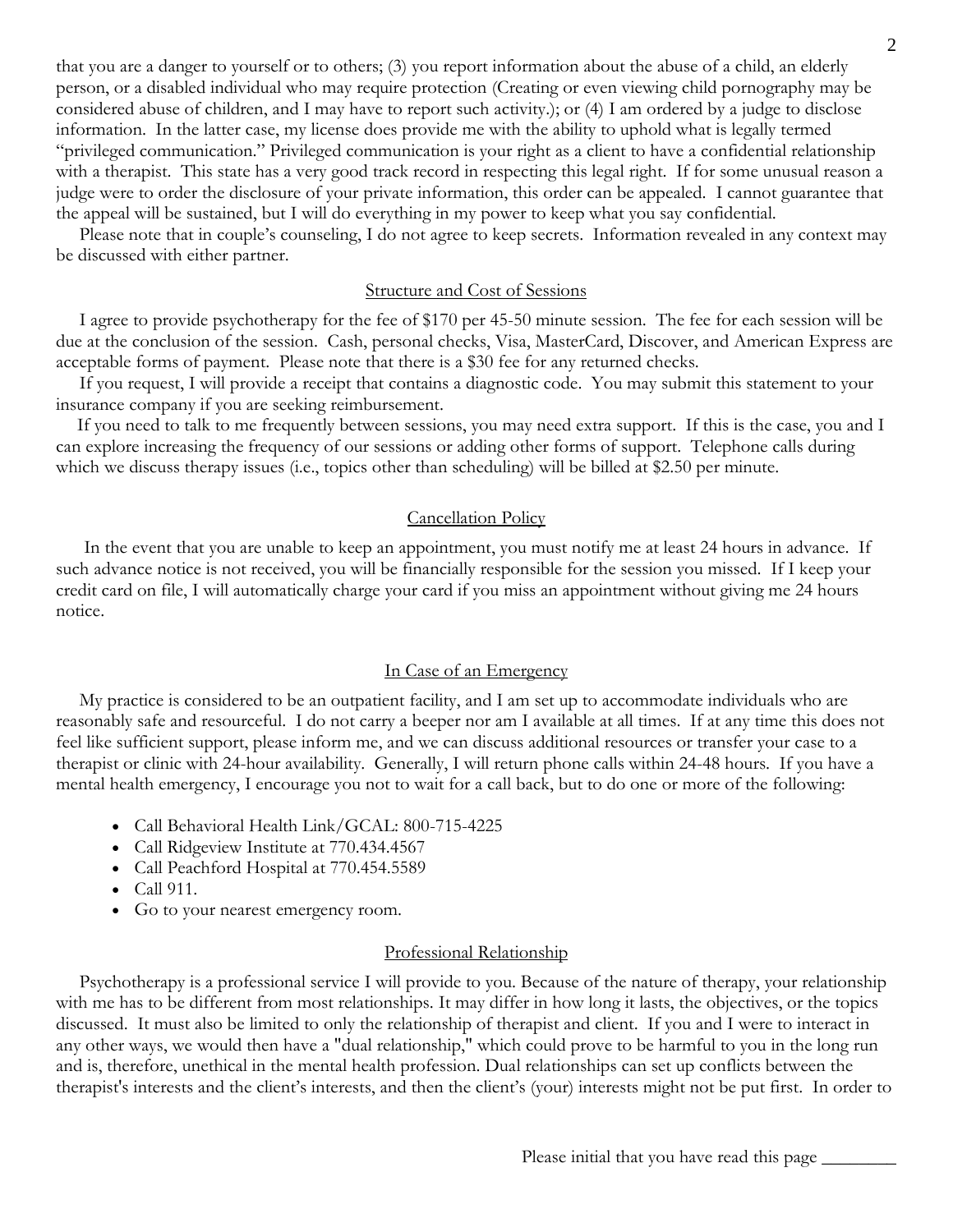offer all of my clients the best care, my judgment needs to be unselfish and purely focused on your needs. This is why your relationship with me must remain professional in nature.

 Additionally, there are important differences between therapy and friendship. Friends may see your position only from their personal viewpoints and experiences. Friends may want to find quick and easy solutions to your problems so that they can feel helpful. These short-term solutions may not be in your long-term best interest. Friends do not usually follow up on their advice to see whether it was useful. They may *need* to have you do what they advise. A therapist offers you choices and helps you choose what is best for you. A therapist helps you learn how to solve problems better and make better decisions. A therapist's responses to your situation are based on tested theories and methods of change.

 You should also know that therapists are required to keep the identity of their clients confidential. As much as I would like to, for your confidentiality I will not address you in public unless you speak to me first. I also must decline any invitation to attend gatherings with your family or friends. Lastly, when your therapy is completed, I will not be able to be a friend to you like your other friends. In sum, it is my duty to always maintain a professional role. Please note that these guidelines are not meant to be discourteous in any way; they are strictly for your longterm protection.

## Statement Regarding Ethics, Client Welfare & Safety

 I assure you that my services will be rendered in a professional manner consistent with the ethical standards of the American Psychological Association. If at any time you feel that I am not performing in an ethical or professional manner, I ask that you please let me know immediately. If we are unable to resolve your concern, I will provide you with information to contact the professional licensing board that governs my profession.

 Due to the very nature of psychotherapy, as much as I would like to guarantee specific results regarding your therapeutic goals, I am unable to do so. However, with your participation, we will work to achieve the best possible results for you. Please also be aware that changes made in therapy may affect other people in your life. For example, an increase in your assertiveness may not always be welcomed by others. It is my intention to help you manage changes in your interpersonal relationships as they arise, but it is important for you to be aware of this possibility nonetheless.

 Additionally, at times people find that they feel somewhat worse when they first start therapy before they begin to feel better. This may occur as you begin discussing certain sensitive areas of your life. However, a topic usually isn't sensitive unless it needs attention. Therefore, discovering the discomfort is actually a success. Once you and I are able to target your specific treatment needs and the particular modalities that work the best for you, help is generally on the way.

## Technology Statement

 In our ever-changing technological society, there are several ways we could potentially communicate and/or follow each other electronically. It is of utmost importance to me that I maintain your confidentiality, respect your boundaries, and ascertain that your relationship with me remains therapeutic and professional. Therefore, I've developed the following policies:

 Cell phones: It is important for you to know that cell phones may not be completely secure and confidential. However, I realize that most people have and utilize a cell phone. I may also use a cell phone to contact you. If this is a problem, please feel free to discuss this with me.

 Text Messaging and Email: Both text messaging and emailing are not secure means of communication and may compromise your confidentiality. However, I realize that many people prefer to text and/or email because it is a quick way to convey information. If you choose to utilize texting or email, please discuss this with me. **However, please know that it is my policy to utilize these means of communication strictly for brief topics such as appointment confirmations.** Please do not bring up any therapeutic content via text or email to prevent compromising your confidentiality. **You also need to know that I am required to keep a copy of all emails and texts as part of your clinical record.**